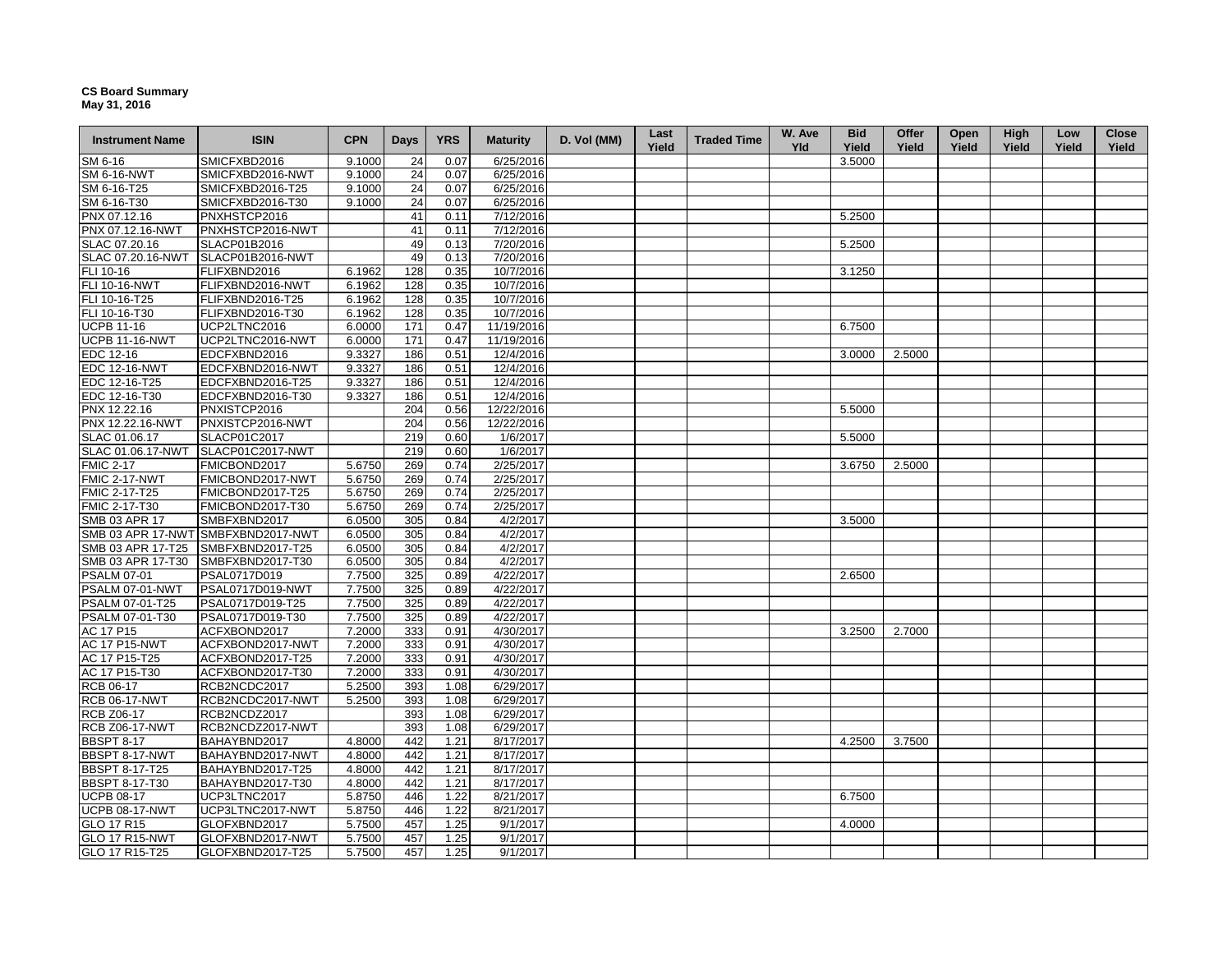| <b>Instrument Name</b>             | <b>ISIN</b>                          | <b>CPN</b>       | Days         | <b>YRS</b>   | <b>Maturity</b>        | D. Vol (MM)      | Last<br>Yield | <b>Traded Time</b> | W. Ave<br><b>Yld</b> | <b>Bid</b><br>Yield | Offer<br>Yield | Open<br>Yield | <b>High</b><br>Yield | Low<br>Yield | <b>Close</b><br>Yield |
|------------------------------------|--------------------------------------|------------------|--------------|--------------|------------------------|------------------|---------------|--------------------|----------------------|---------------------|----------------|---------------|----------------------|--------------|-----------------------|
| GLO 17 R15-T30                     | GLOFXBND2017-T30                     | 5.7500           | 457          | 1.25         | 9/1/2017               |                  |               |                    |                      |                     |                |               |                      |              |                       |
| CPG 09-17                          | CPGIFXBD2017                         | 6.0000           | 458          | 1.25         | 9/2/2017               |                  |               |                    |                      | 6.2500              |                |               |                      |              |                       |
| <b>CPG 09-17-NWT</b>               | CPGIFXBD2017-NWT                     | 6.0000           | 458          | 1.25         | 9/2/2017               |                  |               |                    |                      |                     |                |               |                      |              |                       |
| CPG 09-17-T25                      | CPGIFXBD2017-T25                     | 6.0000           | 458          | 1.25         | 9/2/2017               |                  |               |                    |                      |                     |                |               |                      |              |                       |
| CPG 09-17-T30                      | CPGIFXBD2017-T30                     | 6.0000           | 458          | 1.25         | 9/2/2017               |                  |               |                    |                      |                     |                |               |                      |              |                       |
| <b>RCB 11-17</b>                   | RCB3NCDC2017                         | 5.2500           | 524          | 1.43         | 11/7/2017              |                  |               |                    |                      |                     |                |               |                      |              |                       |
| <b>RCB 11-17-NWT</b>               | RCB3NCDC2017-NWT                     | 5.2500           | 524          | 1.43         | 11/7/2017              |                  |               |                    |                      |                     |                |               |                      |              |                       |
| <b>FMIC 17 R16</b>                 | FMIC2BND2017                         | 5.5000           | 527          | 1.44         | 11/10/2017             |                  |               |                    |                      | 3.7500              | 3.0000         |               |                      |              |                       |
| <b>FMIC 17 R16-NWT</b>             | FMIC2BND2017-NWT                     | 5.5000           | 527          | 1.44         | 11/10/2017             |                  |               |                    |                      |                     |                |               |                      |              |                       |
| FMIC 17 R16-T25                    | FMIC2BND2017-T25                     | 5.5000           | 527          | 1.44         | 11/10/2017             |                  |               |                    |                      |                     |                |               |                      |              |                       |
| FMIC 17 R16-T30                    | FMIC2BND2017-T30                     | 5.5000           | 527          | 1.44         | 11/10/2017             |                  |               |                    |                      |                     |                |               |                      |              |                       |
| <b>SLI 18 R17</b>                  | SLIFXBND2018                         | 6.7284           | 934          | 2.56         | 12/22/2018             |                  |               |                    |                      | 6.7284              |                |               |                      |              |                       |
| SLI 18 R17-NWT                     | SLIFXBND2018-NWT                     | 6.7284           | 934          | 2.56         | 12/22/2018             |                  |               |                    |                      |                     |                |               |                      |              |                       |
| SLI 18 R17-T25                     | SLIFXBND2018-T25                     | 6.7284           | 934          | 2.56         | 12/22/2018             |                  |               |                    |                      |                     |                |               |                      |              |                       |
| SLI 18 R17-T30                     | SLIFXBND2018-T30                     | 6.7284           | 934          | 2.56         | 12/22/2018             |                  |               |                    |                      |                     |                |               |                      |              |                       |
| <b>SMB 19 R17</b>                  | SMB2FXBD2019                         | 5.9300           | 1035         | 2.83         | 4/2/2019               |                  |               |                    |                      | 4.3000              | 3.5000         |               |                      |              |                       |
| <b>SMB 19 R17-NWT</b>              | SMB2FXBD2019-NWT                     | 5.9300           | 1035         | 2.83         | 4/2/2019               |                  |               |                    |                      |                     |                |               |                      |              |                       |
| SMB 19 R17-T25                     | SMB2FXBD2019-T25                     | 5.9300           | 1035         | 2.83         | 4/2/2019               |                  |               |                    |                      |                     |                |               |                      |              |                       |
| SMB 19 R17-T30                     | SMB2FXBD2019-T30                     | 5.9300           | 1035         | 2.83         | 4/2/2019               |                  |               |                    |                      |                     |                |               |                      |              |                       |
| SMB 04-19                          | SMBFXBND2019                         | 10.5000          | 1036         | 2.84         | 4/3/2019               | 1.100000         | 3.6000        | 11:52:00 AM        | 3.6000               | 6.2500              |                | 3.6000        | 3.6000               | 3.6000       | 3.6000                |
| <b>SMB 04-19-NWT</b>               | SMBFXBND2019-NWT                     | 10.5000          | 1036         | 2.84         | 4/3/2019               |                  |               |                    |                      |                     |                |               |                      |              |                       |
| SMB 04-19-T25                      | SMBFXBND2019-T25                     | 10.5000          | 1036         | 2.84         | 4/3/2019               |                  |               |                    |                      |                     |                |               |                      |              |                       |
| SMB 04-19-T30                      | SMBFXBND2019-T30                     | 10.5000          | 1036         | 2.84         | 4/3/2019               |                  |               |                    |                      |                     |                |               |                      |              |                       |
| ALI 19 R17                         | ALIFXBND2019                         | 5.6250           | 1060         | 2.90         | 4/27/2019              | 0.500000 4.1250  |               | 11:46:37 AM        | 4.1250               | 4.1250              | 3.4000         | 4.1250        | 4.1250               | 4.1250       | 4.1250                |
| <b>ALI 19 R17-NWT</b>              | ALIFXBND2019-NWT                     | 5.6250           | 1060         | 2.90         | 4/27/2019              |                  |               |                    |                      |                     |                |               |                      |              |                       |
| ALI 19 R17-T25                     | ALIFXBND2019-T25                     | 5.6250           | 1060         | 2.90         | 4/27/2019              |                  |               |                    |                      |                     |                |               |                      |              |                       |
| ALI 19 R17-T30                     | ALIFXBND2019-T30                     | 5.6250           | 1060         | 2.90         | 4/27/2019              |                  |               |                    |                      |                     |                |               |                      |              |                       |
| GLO 19 R17                         | GLOFXBND2019                         | 6.0000           | 1095         | 3.00         | 6/1/2019               |                  |               |                    |                      | 4.2250              |                |               |                      |              |                       |
| <b>GLO 19 R17-NWT</b>              | GLOFXBND2019-NWT                     | 6.0000           | 1095         | 3.00         | 6/1/2019               |                  |               |                    |                      |                     |                |               |                      |              |                       |
| GLO 19 R17-T25                     | GLOFXBND2019-T25                     | 6.0000           | 1095         | 3.00         | 6/1/2019               |                  |               |                    |                      |                     |                |               |                      |              |                       |
| GLO 19 R17-T30                     | GLOFXBND2019-T30                     | 6.0000           | 1095         | 3.00         | 6/1/2019               |                  |               |                    |                      |                     |                |               |                      |              |                       |
| <b>FLI 19 R17</b>                  | FLIFXBND2019                         | 6.2731           | 1102         | 3.02         | 6/8/2019               | 62.000000 3.9000 |               | 11:19:35 AM        | 3.8943               | 4.2500              | 3.6000         | 3.9000        | 3.9000               | 3.5500       | 3.9000                |
| <b>FLI 19 R17-NWT</b>              | FLIFXBND2019-NWT                     | 6.2731           | 1102         | 3.02         | 6/8/2019               |                  |               |                    |                      |                     |                |               |                      |              |                       |
| FLI 19 R17-T25                     | FLIFXBND2019-T25                     | 6.2731           | 1102         | 3.02         | 6/8/2019               |                  |               |                    |                      |                     |                |               |                      |              |                       |
| FLI 19 R17-T30                     | FLIFXBND2019-T30                     | 6.2731           | 1102         | 3.02         | 6/8/2019               |                  |               |                    |                      |                     |                |               |                      |              |                       |
| SM 19 R17                          | SMICFXBD2019                         |                  |              |              | 7/16/2019              |                  |               |                    |                      | 4.2750              |                |               |                      |              |                       |
|                                    | SMICFXBD2019-NWT                     | 6.0000           | 1140         | 3.12         | 7/16/2019              |                  |               |                    |                      |                     | 3.7500         |               |                      |              |                       |
| <b>SM 19 R17-NWT</b>               |                                      | 6.0000           | 1140<br>1140 | 3.12<br>3.12 |                        |                  |               |                    |                      |                     |                |               |                      |              |                       |
| SM 19 R17-T25<br>SM 19 R17-T30     | SMICFXBD2019-T25<br>SMICFXBD2019-T30 | 6.0000           |              |              | 7/16/2019<br>7/16/2019 |                  |               |                    |                      |                     |                |               |                      |              |                       |
|                                    |                                      | 6.0000           | 1140         | 3.12         | 8/10/2019              |                  |               |                    |                      |                     |                |               |                      |              |                       |
| <b>FMIC 19 R17</b>                 | FMICBOND2019                         | 5.7500           | 1165<br>1165 | 3.19         |                        |                  |               |                    |                      | 6.2500              |                |               |                      |              |                       |
| FMIC 19 R17-NWT                    | FMICBOND2019-NWT                     | 5.7500           |              | 3.19         | 8/10/2019              |                  |               |                    |                      |                     |                |               |                      |              |                       |
| FMIC 19 R17-T25<br>FMIC 19 R17-T30 | FMICBOND2019-T25                     | 5.7500<br>5.7500 | 1165<br>1165 | 3.19<br>3.19 | 8/10/2019<br>8/10/2019 |                  |               |                    |                      |                     |                |               |                      |              |                       |
|                                    | FMICBOND2019-T30                     |                  | 1182         |              |                        | 1.000000         |               |                    | 4.0000               | 4.1750              | 3.6000         | 4.0000        | 4.0000               | 4.0000       | 4.0000                |
| <b>JGS 08-19</b><br>JGS 08-19-NWT  | JGSFXBND2019<br>JGSFXBND2019-NWT     | 5.2317<br>5.2317 | 1182         | 3.24<br>3.24 | 8/27/2019<br>8/27/2019 |                  | 4.0000        | 11:57:02 AM        |                      |                     |                |               |                      |              |                       |
| JGS 08-19-T25                      | JGSFXBND2019-T25                     | 5.2317           | 1182         | 3.24         | 8/27/2019              |                  |               |                    |                      |                     |                |               |                      |              |                       |
| JGS 08-19-T30                      | JGSFXBND2019-T30                     | 5.2317           | 1182         | 3.24         | 8/27/2019              |                  |               |                    |                      |                     |                |               |                      |              |                       |
| <b>GTCAP 11-19</b>                 | GTCFXBND2019                         | 4.7106           | 1254         | 3.43         | 11/7/2019              |                  |               |                    |                      | 4.6250              |                |               |                      |              |                       |
| GTCAP 11-19-NWT                    | GTCFXBND2019-NWT                     | 4.7106           | 1254         | 3.43         | 11/7/2019              |                  |               |                    |                      |                     |                |               |                      |              |                       |
| GTCAP 11-19-T25                    |                                      | 4.7106           | 1254         | 3.43         | 11/7/2019              |                  |               |                    |                      |                     |                |               |                      |              |                       |
|                                    | GTCFXBND2019-T25                     |                  |              |              |                        |                  |               |                    |                      |                     |                |               |                      |              |                       |
| GTCAP 11-19-T30                    | GTCFXBND2019-T30                     | 4.7106           | 1254         | 3.43         | 11/7/2019              |                  |               |                    |                      |                     |                |               |                      |              |                       |
| <b>VLL 19 R17</b>                  | VLLFXBND2019                         | 5.6542           | 1256         | 3.44         | 11/9/2019              |                  |               |                    |                      | 5.8500              | 5.2500         |               |                      |              |                       |
| VLL 19 R17-NWT                     | VLLFXBND2019-NWT                     | 5.6542           | 1256         | 3.44         | 11/9/2019              |                  |               |                    |                      |                     |                |               |                      |              |                       |
| VLL 19 R17-T25                     | VLLFXBND2019-T25                     | 5.6542           | 1256         | 3.44         | 11/9/2019              |                  |               |                    |                      |                     |                |               |                      |              |                       |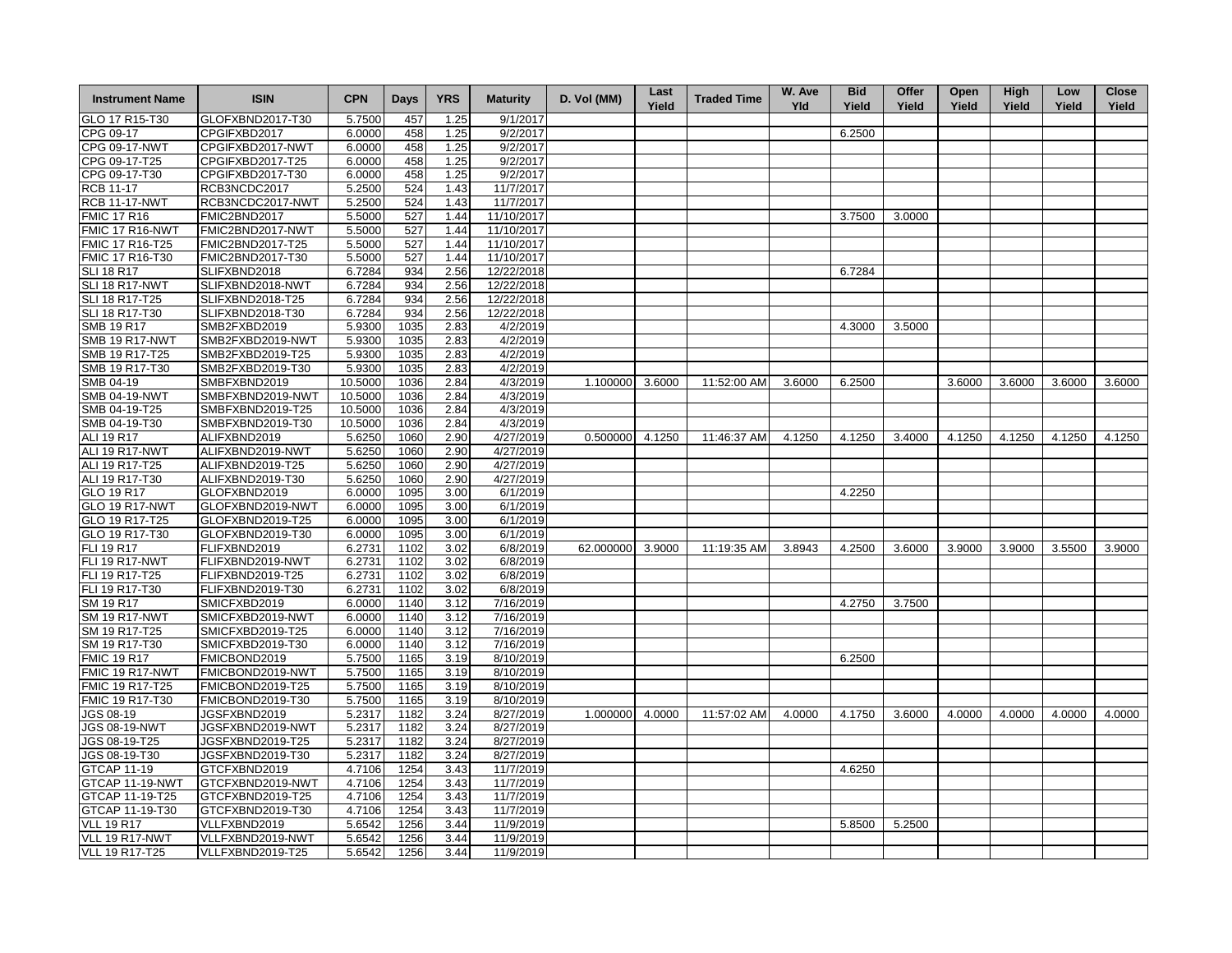| <b>Instrument Name</b> | <b>ISIN</b>      | <b>CPN</b> | Days | <b>YRS</b> | <b>Maturity</b> | D. Vol (MM)     | Last<br>Yield | <b>Traded Time</b> | W. Ave<br><b>Yld</b> | <b>Bid</b><br>Yield | Offer<br>Yield | Open<br>Yield | <b>High</b><br>Yield | Low<br>Yield | <b>Close</b><br>Yield |
|------------------------|------------------|------------|------|------------|-----------------|-----------------|---------------|--------------------|----------------------|---------------------|----------------|---------------|----------------------|--------------|-----------------------|
| <b>VLL 19 R17-T30</b>  | VLLFXBND2019-T30 | 5.6542     | 1256 | 3.44       | 11/9/2019       |                 |               |                    |                      |                     |                |               |                      |              |                       |
| AC 19 R16              | ACFXBOND2019     | 5.4500     | 1270 | 3.48       | 11/23/2019      |                 |               |                    |                      | 4.0500              | 3.6000         |               |                      |              |                       |
| <b>AC 19 R16-NWT</b>   | ACFXBOND2019-NWT | 5.4500     | 1270 | 3.48       | 11/23/2019      |                 |               |                    |                      |                     |                |               |                      |              |                       |
| AC 19 R16-T25          | ACFXBOND2019-T25 | 5.4500     | 1270 | 3.48       | 11/23/2019      |                 |               |                    |                      |                     |                |               |                      |              |                       |
| AC 19 R16-T30          | ACFXBOND2019-T30 | 5.4500     | 1270 | 3.48       | 11/23/2019      |                 |               |                    |                      |                     |                |               |                      |              |                       |
| <b>GTCAP 20 R17</b>    | GTCFXBND2020     | 4.8371     | 1366 | 3.74       | 2/27/2020       |                 |               |                    |                      | 4.9500              | 3.6000         |               |                      |              |                       |
| GTCAP 20 R17-NWT       | GTCFXBND2020-NWT | 4.8371     | 1366 | 3.74       | 2/27/2020       |                 |               |                    |                      |                     |                |               |                      |              |                       |
| GTCAP 20 R17-T25       | GTCFXBND2020-T25 | 4.8371     | 1366 | 3.74       | 2/27/2020       |                 |               |                    |                      |                     |                |               |                      |              |                       |
| GTCAP 20 R17-T30       | GTCFXBND2020-T30 | 4.8371     | 1366 | 3.74       | 2/27/2020       |                 |               |                    |                      |                     |                |               |                      |              |                       |
| SMPH 03-20             | SMPHFXBD2020     | 5.1000     | 1369 | 3.75       | 3/1/2020        |                 |               |                    |                      | 4.2000              |                |               |                      |              |                       |
| <b>SMPH 03-20-NWT</b>  | SMPHFXBD2020-NWT | 5.1000     | 1369 | 3.75       | 3/1/2020        |                 |               |                    |                      |                     |                |               |                      |              |                       |
| SMPH 03-20-T25         | SMPHFXBD2020-T25 | 5.1000     | 1369 | 3.75       | 3/1/2020        |                 |               |                    |                      |                     |                |               |                      |              |                       |
| SMPH 03-20-T30         | SMPHFXBD2020-T30 | 5.1000     | 1369 | 3.75       | 3/1/2020        |                 |               |                    |                      |                     |                |               |                      |              |                       |
| CPG 20 R18             | CPGIFXBD2020     | 6.6878     | 1370 | 3.75       | 3/2/2020        |                 |               |                    |                      | 6.7500              | 5.4500         |               |                      |              |                       |
| <b>CPG 20 R18-NWT</b>  | CPGIFXBD2020-NWT | 6.6878     | 1370 | 3.75       | 3/2/2020        |                 |               |                    |                      |                     |                |               |                      |              |                       |
| CPG 20 R18-T25         | CPGIFXBD2020-T25 | 6.6878     | 1370 | 3.75       | 3/2/2020        |                 |               |                    |                      |                     |                |               |                      |              |                       |
| CPG 20 R18-T30         | CPGIFXBD2020-T30 | 6.6878     | 1370 | 3.75       | 3/2/2020        |                 |               |                    |                      |                     |                |               |                      |              |                       |
| MBT 04-20              | MBTLTNCD2020     | 4.0000     | 1423 | 3.90       | 4/24/2020       |                 |               |                    |                      |                     |                |               |                      |              |                       |
| <b>EDC 20 R18</b>      | EDCFXBND2020     | 4.1583     | 1432 | 3.92       | 5/3/2020        |                 |               |                    |                      | 4.4750              | 3.8000         |               |                      |              |                       |
|                        |                  |            | 1432 |            |                 |                 |               |                    |                      |                     |                |               |                      |              |                       |
| EDC 20 R18-NWT         | EDCFXBND2020-NWT | 4.1583     |      | 3.92       | 5/3/2020        |                 |               |                    |                      |                     |                |               |                      |              |                       |
| EDC 20 R18-T25         | EDCFXBND2020-T25 | 4.1583     | 1432 | 3.92       | 5/3/2020        |                 |               |                    |                      |                     |                |               |                      |              |                       |
| EDC 20 R18-T30         | EDCFXBND2020-T30 | 4.1583     | 1432 | 3.92       | 5/3/2020        |                 |               |                    |                      |                     |                |               |                      |              |                       |
| PNB 06-20              | PNBLTNCD2020     | 4.1250     | 1472 | 4.03       | 6/12/2020       |                 |               |                    |                      |                     |                |               |                      |              |                       |
| <b>RCB 06-20</b>       | RCBLTNCD2020     | 4.1250     | 1479 | 4.05       | 6/19/2020       |                 |               |                    |                      |                     |                |               |                      |              |                       |
| GLO 20 R18             | GLOFXBND2020     | 4.8875     | 1507 | 4.13       | 7/17/2020       | 1.000000 3.7250 |               | 8:52:39 AM         | 3.7250               | 4.6500              | 3.6000         | 3.7250        | 3.7250               | 3.7250       | 3.7250                |
| GLO 20 R18-NWT         | GLOFXBND2020-NWT | 4.8875     | 1507 | 4.13       | 7/17/2020       |                 |               |                    |                      |                     |                |               |                      |              |                       |
| GLO 20 R18-T25         | GLOFXBND2020-T25 | 4.8875     | 1507 | 4.13       | 7/17/2020       |                 |               |                    |                      |                     |                |               |                      |              |                       |
| GLO 20 R18-T30         | GLOFXBND2020-T30 | 4.8875     | 1507 | 4.13       | 7/17/2020       |                 |               |                    |                      |                     |                |               |                      |              |                       |
| <b>SLTC 20 R18</b>     | SLTCFXBD2020     | 4.9925     | 1543 | 4.22       | 8/22/2020       |                 |               |                    |                      | 5.5000              | 4.0000         |               |                      |              |                       |
| <b>SLTC 20 R18-NWT</b> | SLTCFXBD2020-NWT | 4.9925     | 1543 | 4.22       | 8/22/2020       |                 |               |                    |                      |                     |                |               |                      |              |                       |
| SLTC 20 R18-T25        | SLTCFXBD2020-T25 | 4.9925     | 1543 | 4.22       | 8/22/2020       |                 |               |                    |                      |                     |                |               |                      |              |                       |
| SLTC 20 R18-T30        | SLTCFXBD2020-T30 | 4.9925     | 1543 | 4.22       | 8/22/2020       |                 |               |                    |                      |                     |                |               |                      |              |                       |
| <b>BDO 10-20</b>       | BDO2LTNC2020     | 3.7500     | 1588 | 4.35       | 10/6/2020       |                 |               |                    |                      | 5.0000              |                |               |                      |              |                       |
| ALI 20 R19             | ALIFXBND2020     | 4.6250     | 1592 | 4.36       | 10/10/2020      |                 |               |                    |                      | 4.1750              | 3.6000         |               |                      |              |                       |
| ALI 20 R19-NWT         | ALIFXBND2020-NWT | 4.6250     | 1592 | 4.36       | 10/10/2020      |                 |               |                    |                      |                     |                |               |                      |              |                       |
| ALI 20 R19-T25         | ALIFXBND2020-T25 | 4.6250     | 1592 | 4.36       | 10/10/2020      |                 |               |                    |                      |                     |                |               |                      |              |                       |
| ALI 20 R19-T30         | ALIFXBND2020-T30 | 4.6250     | 1592 | 4.36       | 10/10/2020      |                 |               |                    |                      |                     |                |               |                      |              |                       |
| <b>HOUSE 10-20</b>     | HOUSEFBD2020     | 6.2080     | 1598 | 4.38       | 10/16/2020      |                 |               |                    |                      | 6.2000              | 5.2000         |               |                      |              |                       |
| HOUSE 10-20-NWT        | HOUSEFBD2020-NWT | 6.2080     | 1598 | 4.38       | 10/16/2020      |                 |               |                    |                      |                     |                |               |                      |              |                       |
| <b>HOUSE 10-20-T25</b> | HOUSEFBD2020-T25 | 6.2080     | 1598 | 4.38       | 10/16/2020      |                 |               |                    |                      |                     |                |               |                      |              |                       |
| <b>HOUSE 10-20-T30</b> | HOUSEFBD2020-T30 | 6.2080     | 1598 | 4.38       | 10/16/2020      |                 |               |                    |                      |                     |                |               |                      |              |                       |
| AEV 11-20              | AEV2FXBD2020     | 4.4722     | 1619 | 4.43       | 11/6/2020       |                 |               |                    |                      | 4.1400              | 3.8000         |               |                      |              |                       |
| <b>AEV 11-20-NWT</b>   | AEV2FXBD2020-NWT | 4.4722     | 1619 | 4.43       | 11/6/2020       |                 |               |                    |                      |                     |                |               |                      |              |                       |
| AEV 11-20-T25          | AEV2FXBD2020-T25 | 4.4722     | 1619 | 4.43       | 11/6/2020       |                 |               |                    |                      |                     |                |               |                      |              |                       |
| AEV 11-20-T30          | AEV2FXBD2020-T30 | 4.4722     | 1619 | 4.43       | 11/6/2020       |                 |               |                    |                      |                     |                |               |                      |              |                       |
| FLI 20 R19             | FLIFXBND2020     | 4.8562     | 1621 | 4.44       | 11/8/2020       |                 |               |                    |                      | 4.3500              | 3.8000         |               |                      |              |                       |
| <b>FLI 20 R19-NWT</b>  | FLIFXBND2020-NWT | 4.8562     | 1621 | 4.44       | 11/8/2020       |                 |               |                    |                      |                     |                |               |                      |              |                       |
| FLI 20 R19-T25         | FLIFXBND2020-T25 | 4.8562     | 1621 | 4.44       | 11/8/2020       |                 |               |                    |                      |                     |                |               |                      |              |                       |
| FLI 20 R19-T30         | FLIFXBND2020-T30 | 4.8562     | 1621 | 4.44       | 11/8/2020       |                 |               |                    |                      |                     |                |               |                      |              |                       |
| <b>AEV 20 R19</b>      | AEVFXBND2020     | 4.4125     | 1634 | 4.47       | 11/21/2020      |                 |               |                    |                      | 4.1400              |                |               |                      |              |                       |
| AEV 20 R19-NWT         | AEVFXBND2020-NWT | 4.4125     | 1634 | 4.47       | 11/21/2020      |                 |               |                    |                      |                     |                |               |                      |              |                       |
| AEV 20 R19-T25         | AEVFXBND2020-T25 | 4.4125     | 1634 | 4.47       | 11/21/2020      |                 |               |                    |                      |                     |                |               |                      |              |                       |
| AEV 20 R19-T30         | AEVFXBND2020-T30 | 4.4125     | 1634 | 4.47       | 11/21/2020      |                 |               |                    |                      |                     |                |               |                      |              |                       |
| <b>MER 20 P19</b>      | MERFXBND2020     | 4.3750     | 1655 | 4.53       | 12/12/2020      |                 |               |                    |                      | 4.3000              | 3.6000         |               |                      |              |                       |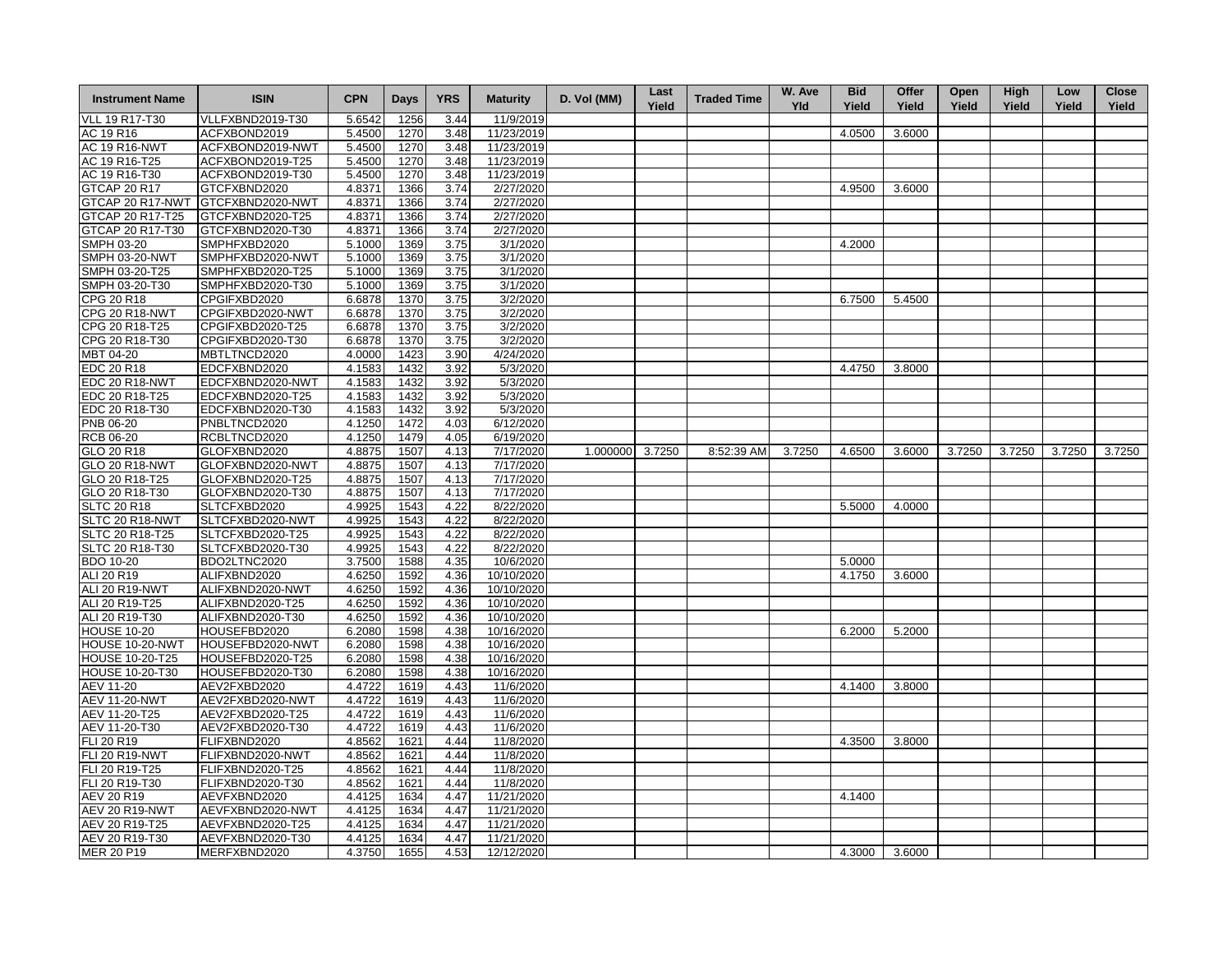| <b>Instrument Name</b> | <b>ISIN</b>                       | <b>CPN</b> | <b>Days</b> | <b>YRS</b> | <b>Maturity</b> | D. Vol (MM)     | Last<br>Yield | <b>Traded Time</b> | W. Ave<br>Yld | <b>Bid</b><br>Yield | Offer<br>Yield | Open<br>Yield | <b>High</b><br>Yield | Low<br>Yield | <b>Close</b><br>Yield |
|------------------------|-----------------------------------|------------|-------------|------------|-----------------|-----------------|---------------|--------------------|---------------|---------------------|----------------|---------------|----------------------|--------------|-----------------------|
| <b>MER 20 P19-NWT</b>  | MERFXBND2020-NWT                  | 4.3750     | 1655        | 4.53       | 12/12/2020      |                 |               |                    |               |                     |                |               |                      |              |                       |
| MER 20 P19-T25         | MERFXBND2020-T25                  | 4.3750     | 1655        | 4.53       | 12/12/2020      |                 |               |                    |               |                     |                |               |                      |              |                       |
| MER 20 P19-T30         | MERFXBND2020-T30                  | 4.3750     | 1655        | 4.53       | 12/12/2020      |                 |               |                    |               |                     |                |               |                      |              |                       |
| TEL 21 R19             | TELFXBND2021                      | 5.2250     | 1711        | 4.68       | 2/6/2021        | 1.780000        | 4.2000        | 12:00:46 PM        | 3.9906        | 4.2000              |                | 3.7250        | 4.2000               | 3.7250       | 4.2000                |
| <b>TEL 21 R19-NWT</b>  | TELFXBND2021-NWT                  | 5.2250     | 1711        | 4.68       | 2/6/2021        |                 |               |                    |               |                     |                |               |                      |              |                       |
| TEL 21 R19-T25         | TELFXBND2021-T25                  | 5.2250     | 1711        | 4.68       | 2/6/2021        |                 |               |                    |               |                     |                |               |                      |              |                       |
| TEL 21 R19-T30         | TELFXBND2021-T30                  | 5.2250     | 1711        | 4.68       | 2/6/2021        |                 |               |                    |               |                     |                |               |                      |              |                       |
| ABS 21 R19             | ABSFXBND2021                      | 5.3350     | 1715        | 4.70       | 2/10/2021       |                 |               |                    |               | 5.7500              | 4.0000         |               |                      |              |                       |
| <b>ABS 21 R19-NWT</b>  | ABSFXBND2021-NWT                  | 5.3350     | 1715        | 4.70       | 2/10/2021       |                 |               |                    |               |                     |                |               |                      |              |                       |
| ABS 21 R19-T25         | ABSFXBND2021-T25                  | 5.3350     | 1715        | 4.70       | 2/10/2021       |                 |               |                    |               |                     |                |               |                      |              |                       |
| ABS 21 R19-T30         | ABSFXBND2021-T30                  | 5.3350     | 1715        | 4.70       | 2/10/2021       |                 |               |                    |               |                     |                |               |                      |              |                       |
| <b>ROCK 21 R19</b>     | ROCKFXBD2021                      | 5.0932     | 1720        | 4.71       | 2/15/2021       |                 |               |                    |               | 4.8750              | 4.0000         |               |                      |              |                       |
| ROCK 21 R19-NWT        | ROCKFXBD2021-NWT                  | 5.0932     | 1720        | 4.71       | 2/15/2021       |                 |               |                    |               |                     |                |               |                      |              |                       |
| ROCK 21 R19-T25        | ROCKFXBD2021-T25                  | 5.0932     | 1720        | 4.71       | 2/15/2021       |                 |               |                    |               |                     |                |               |                      |              |                       |
| ROCK 21 R19-T30        | ROCKFXBD2021-T30                  | 5.0932     | 1720        | 4.71       | 2/15/2021       |                 |               |                    |               |                     |                |               |                      |              |                       |
| SMPH 02-21             | SMPH2FBD2021                      | 4.5095     | 1730        | 4.74       | 2/25/2021       |                 |               |                    |               | 4.2000              |                |               |                      |              |                       |
| <b>SMPH 02-21-NWT</b>  | SMPH2FBD2021-NWT                  | 4.5095     | 1730        | 4.74       | 2/25/2021       |                 |               |                    |               |                     |                |               |                      |              |                       |
| SMPH 02-21-T25         | SMPH2FBD2021-T25                  | 4.5095     | 1730        | 4.74       | 2/25/2021       |                 |               |                    |               |                     |                |               |                      |              |                       |
| SMPH 02-21-T30         | SMPH2FBD2021-T30                  | 4.5095     | 1730        | 4.74       | 2/25/2021       |                 |               |                    |               |                     |                |               |                      |              |                       |
| <b>JGS 21 R19</b>      | JGSFXBND2021                      | 5.2442     | 1732        | 4.74       | 2/27/2021       | 1.900000 3.3750 |               | 10:25:31 AM        | 3.4104        | 4.3000              |                | 3.6000        | 3.6000               | 3.3750       | 3.3750                |
| JGS 21 R19-NWT         | JGSFXBND2021-NWT                  | 5.2442     | 1732        | 4.74       | 2/27/2021       |                 |               |                    |               |                     |                |               |                      |              |                       |
| JGS 21 R19-T25         | JGSFXBND2021-T25                  | 5.2442     | 1732        | 4.74       | 2/27/2021       |                 |               |                    |               |                     |                |               |                      |              |                       |
| JGS 21 R19-T30         | JGSFXBND2021-T30                  | 5.2442     | 1732        | 4.74       | 2/27/2021       |                 |               |                    |               |                     |                |               |                      |              |                       |
| <b>SLI 21 R18</b>      | SLIFXBND2021                      | 6.7150     | 1755        | 4.80       | 3/22/2021       |                 |               |                    |               | 7.0000              |                |               |                      |              |                       |
| <b>SLI 21 R18-NWT</b>  | SLIFXBND2021-NWT                  | 6.7150     | 1755        | 4.80       | 3/22/2021       |                 |               |                    |               |                     |                |               |                      |              |                       |
| SLI 21 R18-T25         | SLIFXBND2021-T25                  | 6.7150     | 1755        | 4.80       | 3/22/2021       |                 |               |                    |               |                     |                |               |                      |              |                       |
| SLI 21 R18-T30         | SLIFXBND2021-T30                  | 6.7150     | 1755        | 4.80       | 3/22/2021       |                 |               |                    |               |                     |                |               |                      |              |                       |
| <b>MNTC 21 R19</b>     | MNTCFXBD2021                      | 5.0700     | 1764        | 4.83       | 3/31/2021       | 0.300000 4.8250 |               | 8:56:45 AM         | 4.8250        | 4.4400              |                | 4.8250        | 4.8250               | 4.8250       | 4.8250                |
| MNTC 21 R19-NWT        | MNTCFXBD2021-NWT                  | 5.0700     | 1764        | 4.83       | 3/31/2021       |                 |               |                    |               |                     |                |               |                      |              |                       |
| MNTC 21 R19-T25        | MNTCFXBD2021-T25                  | 5.0700     | 1764        | 4.83       | 3/31/2021       |                 |               |                    |               |                     |                |               |                      |              |                       |
| MNTC 21 R19-T30        | MNTCFXBD2021-T30                  | 5.0700     | 1764        | 4.83       | 3/31/2021       |                 |               |                    |               |                     |                |               |                      |              |                       |
| SMB 21 R19             | SMBFXBND2021                      | 5.5000     | 1766        | 4.84       | 4/2/2021        | 1.600000 3.9500 |               | 10:47:50 AM        | 3.9500        | 4.5500              | 3.7000         | 3.9500        | 3.9500               | 3.9500       | 3.9500                |
| <b>SMB 21 R19-NWT</b>  | SMBFXBND2021-NWT                  | 5.5000     | 1766        | 4.84       | 4/2/2021        |                 |               |                    |               |                     |                |               |                      |              |                       |
| SMB 21 R19-T25         | SMBFXBND2021-T25                  | 5.5000     | 1766        | 4.84       | 4/2/2021        |                 |               |                    |               |                     |                |               |                      |              |                       |
| SMB 21 R19-T30         | SMBFXBND2021-T30                  | 5.5000     | 1766        | 4.84       | 4/2/2021        |                 |               |                    |               |                     |                |               |                      |              |                       |
| LBP 04-21              | LBPLTNCD2021                      | 3.7500     | 1773        | 4.85       | 4/9/2021        |                 |               |                    |               |                     |                |               |                      |              |                       |
| <b>VLL 21 R19</b>      | VLLFXBND2021                      | 5.9437     | 1803        | 4.94       | 5/9/2021        |                 |               |                    |               | 6.2500              |                |               |                      |              |                       |
| <b>VLL 21 R19-NWT</b>  | VLLFXBND2021-NWT                  | 5.9437     | 1803        | 4.94       | 5/9/2021        |                 |               |                    |               |                     |                |               |                      |              |                       |
| <b>VLL 21 R19-T25</b>  | VLLFXBND2021-T25                  | 5.9437     | 1803        | 4.94       | 5/9/2021        |                 |               |                    |               |                     |                |               |                      |              |                       |
| VLL 21 R19-T30         | VLLFXBND2021-T30                  | 5.9437     | 1803        | 4.94       | 5/9/2021        |                 |               |                    |               |                     |                |               |                      |              |                       |
| AC 05-21               | ACFXBOND2021                      | 6.8000     | 1806        | 4.94       | 5/12/2021       |                 |               |                    |               | 4.1000              | 3.7000         |               |                      |              |                       |
| AC 05-21-NWT           | ACFXBOND2021-NWT                  | 6.8000     | 1806        | 4.94       | 5/12/2021       |                 |               |                    |               |                     |                |               |                      |              |                       |
| AC 05-21-T25           | ACFXBOND2021-T25                  | 6.8000     | 1806        | 4.94       | 5/12/2021       |                 |               |                    |               |                     |                |               |                      |              |                       |
| AC 05-21-T30           | ACFXBOND2021-T30                  | 6.8000     | 1806        | 4.94       | 5/12/2021       |                 |               |                    |               |                     |                |               |                      |              |                       |
| SM 21 R19              | SMICFXBD2021                      | 5.2958     | 1813        | 4.96       | 5/19/2021       |                 |               |                    |               | 4.3000              |                |               |                      |              |                       |
| <b>SM 21 R19-NWT</b>   | SMICFXBD2021-NWT                  | 5.2958     | 1813        | 4.96       | 5/19/2021       |                 |               |                    |               |                     |                |               |                      |              |                       |
| SM 21 R19-T25          | SMICFXBD2021-T25                  | 5.2958     | 1813        | 4.96       | 5/19/2021       |                 |               |                    |               |                     |                |               |                      |              |                       |
| SM 21 R19-T30          | SMICFXBD2021-T30                  | 5.2958     | 1813        | 4.96       | 5/19/2021       |                 |               |                    |               |                     |                |               |                      |              |                       |
| CHI 21 R19             | CHIFXBND2021                      | 5.3200     | 1831        | 5.01       | 6/6/2021        |                 |               |                    |               | 5.4000              |                |               |                      |              |                       |
| CHI 21 R19-NWT         | CHIFXBND2021-NWT                  | 5.3200     | 1831        | 5.01       | 6/6/2021        |                 |               |                    |               |                     |                |               |                      |              |                       |
| CHI 21 R19-T25         | CHIFXBND2021-T25                  | 5.3200     | 1831        | 5.01       | 6/6/2021        |                 |               |                    |               |                     |                |               |                      |              |                       |
| CHI 21 R19-T30         | CHIFXBND2021-T30                  | 5.3200     | 1831        | 5.01       | 6/6/2021        |                 |               |                    |               |                     |                |               |                      |              |                       |
| GTCAP 21 R19           | GTCFXBND2021                      | 5.1965     | 1893        | 5.18       | 8/7/2021        |                 |               |                    |               | 5.4500              |                |               |                      |              |                       |
|                        | GTCAP 21 R19-NWT GTCFXBND2021-NWT | 5.1965     | 1893        | 5.18       | 8/7/2021        |                 |               |                    |               |                     |                |               |                      |              |                       |
|                        |                                   |            |             |            |                 |                 |               |                    |               |                     |                |               |                      |              |                       |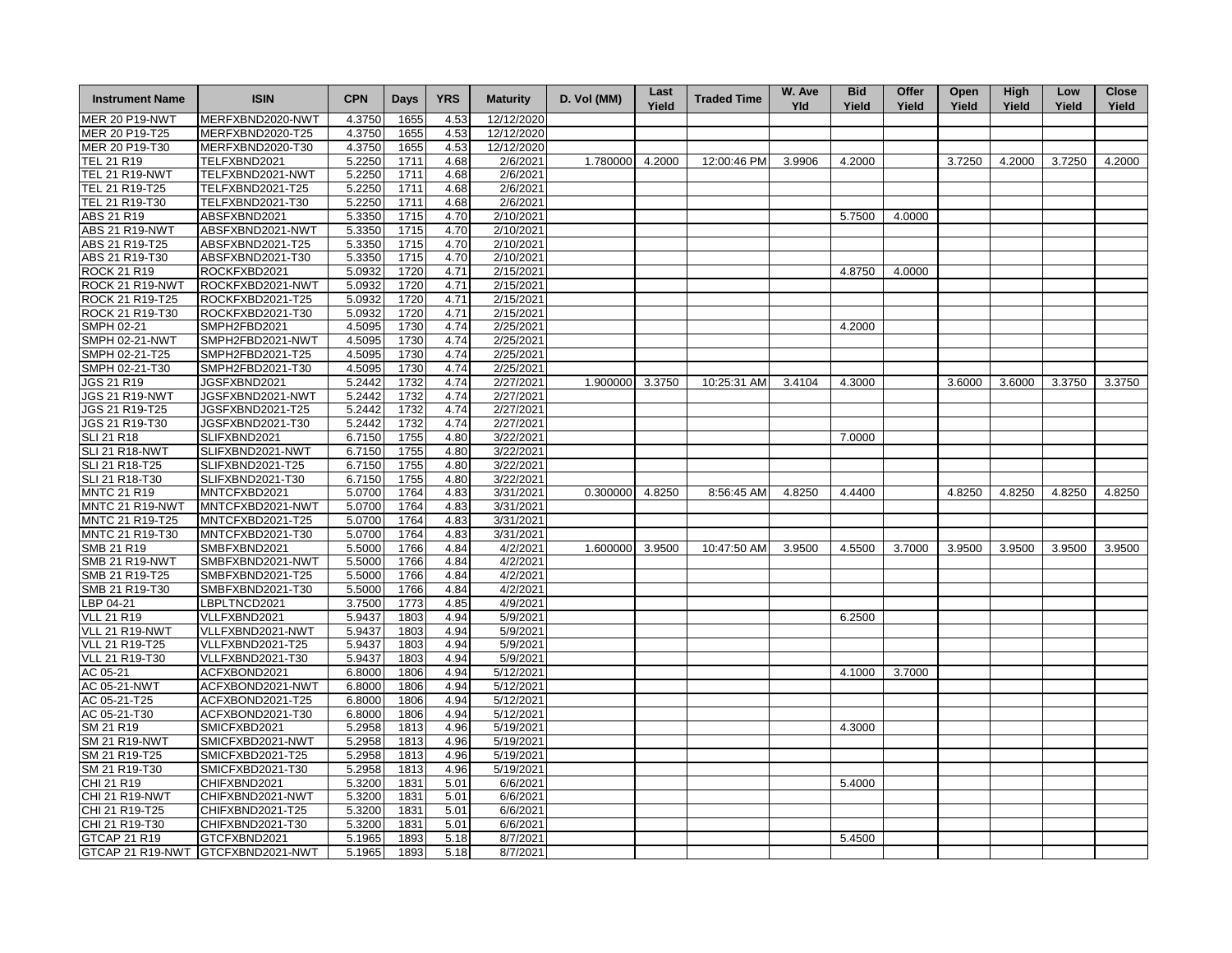| <b>Instrument Name</b>           | <b>ISIN</b>                          | <b>CPN</b> | Days | <b>YRS</b> | <b>Maturity</b>        | D. Vol (MM)     | Last<br>Yield | <b>Traded Time</b> | W. Ave<br><b>Yld</b> | <b>Bid</b><br>Yield | Offer<br>Yield | Open<br>Yield | <b>High</b><br>Yield | Low<br>Yield | <b>Close</b><br>Yield |
|----------------------------------|--------------------------------------|------------|------|------------|------------------------|-----------------|---------------|--------------------|----------------------|---------------------|----------------|---------------|----------------------|--------------|-----------------------|
| GTCAP 21 R19-T25                 | GTCFXBND2021-T25                     | 5.1965     | 1893 | 5.18       | 8/7/2021               |                 |               |                    |                      |                     |                |               |                      |              |                       |
| GTCAP 21 R19-T30                 | GTCFXBND2021-T30                     | 5.1965     | 1893 | 5.18       | 8/7/2021               |                 |               |                    |                      |                     |                |               |                      |              |                       |
| <b>SMPH 21 R19</b>               | SMPHFXBD2021                         | 5.2006     | 1918 | 5.25       | 9/1/2021               |                 |               |                    |                      | 4.4000              |                |               |                      |              |                       |
| SMPH 21 R19-NWT                  | SMPHFXBD2021-NWT                     | 5.2006     | 1918 | 5.25       | 9/1/2021               |                 |               |                    |                      |                     |                |               |                      |              |                       |
| SMPH 21 R19-T25                  | SMPHFXBD2021-T25                     | 5.2006     | 1918 | 5.25       | 9/1/2021               |                 |               |                    |                      |                     |                |               |                      |              |                       |
| SMPH 21 R19-T30                  | SMPHFXBD2021-T30                     | 5.2006     | 1918 | 5.25       | 9/1/2021               |                 |               |                    |                      |                     |                |               |                      |              |                       |
| CPG 21 R20                       | CPGIFXBD2021                         | 6.9758     | 1919 | 5.25       | 9/2/2021               |                 |               |                    |                      | 7.2500              |                |               |                      |              |                       |
| <b>CPG 21 R20-NWT</b>            | CPGIFXBD2021-NWT                     | 6.9758     | 1919 | 5.25       | 9/2/2021               |                 |               |                    |                      |                     |                |               |                      |              |                       |
| CPG 21 R20-T25                   | CPGIFXBD2021-T25                     | 6.9758     | 1919 | 5.25       | 9/2/2021               |                 |               |                    |                      |                     |                |               |                      |              |                       |
| CPG 21 R20-T30                   | CPGIFXBD2021-T30                     | 6.9758     | 1919 | 5.25       | 9/2/2021               |                 |               |                    |                      |                     |                |               |                      |              |                       |
| AP 21 R19                        | APCFXBND2021                         | 5.2050     | 1927 | 5.28       | 9/10/2021              |                 |               |                    |                      | 4.5000              |                |               |                      |              |                       |
| AP 21 R19-NWT                    | APCFXBND2021-NWT                     | 5.2050     | 1927 | 5.28       | 9/10/2021              |                 |               |                    |                      |                     |                |               |                      |              |                       |
| AP 21 R19-T25                    | APCFXBND2021-T25                     | 5.2050     | 1927 | 5.28       | 9/10/2021              |                 |               |                    |                      |                     |                |               |                      |              |                       |
| AP 21 R19-T30                    | APCFXBND2021-T30                     | 5.2050     | 1927 | 5.28       | 9/10/2021              |                 |               |                    |                      |                     |                |               |                      |              |                       |
| MBT 11-21                        | MBTLTNCD2021                         | 4.2500     | 1999 | 5.47       | 11/21/2021             |                 |               |                    |                      |                     |                |               |                      |              |                       |
| FLI 21 R20                       | FLIFXBND2021                         | 5.4000     | 2012 | 5.51       | 12/4/2021              |                 |               |                    |                      | 4.4500              | 3.9000         |               |                      |              |                       |
| <b>FLI 21 R20-NWT</b>            | FLIFXBND2021-NWT                     | 5.4000     | 2012 | 5.51       | 12/4/2021              |                 |               |                    |                      |                     |                |               |                      |              |                       |
| FLI 21 R20-T25                   | FLIFXBND2021-T25                     | 5.4000     | 2012 | 5.51       | 12/4/2021              |                 |               |                    |                      |                     |                |               |                      |              |                       |
| FLI 21 R20-T30                   | FLIFXBND2021-T30                     | 5.4000     | 2012 | 5.51       | 12/4/2021              |                 |               |                    |                      |                     |                |               |                      |              |                       |
| RLC 02-22                        | RLCFXBND2022                         | 4.8000     | 2093 | 5.73       | 2/23/2022              |                 |               |                    |                      | 4.7500              | 4.2000         |               |                      |              |                       |
| <b>RLC 02-22-NWT</b>             | RLCFXBND2022-NWT                     |            | 2093 | 5.73       | 2/23/2022              |                 |               |                    |                      |                     |                |               |                      |              |                       |
|                                  | RLCFXBND2022-T25                     | 4.8000     |      |            | 2/23/2022              |                 |               |                    |                      |                     |                |               |                      |              |                       |
| RLC 02-22-T25                    |                                      | 4.8000     | 2093 | 5.73       |                        |                 |               |                    |                      |                     |                |               |                      |              |                       |
| RLC 02-22-T30                    | RLCFXBND2022-T30                     | 4.8000     | 2093 | 5.73       | 2/23/2022              |                 |               |                    |                      |                     |                |               |                      |              |                       |
| SMB 22 R19                       | SMBFXBND2022                         | 6.6000     | 2131 | 5.83       | 4/2/2022               |                 |               |                    |                      | 4.7500              | 4.0000         |               |                      |              |                       |
| <b>SMB 22 R19-NWT</b>            | SMBFXBND2022-NWT                     | 6.6000     | 2131 | 5.83       | 4/2/2022               |                 |               |                    |                      |                     |                |               |                      |              |                       |
| SMB 22 R19-T25                   | SMBFXBND2022-T25                     | 6.6000     | 2131 | 5.83       | 4/2/2022               |                 |               |                    |                      |                     |                |               |                      |              |                       |
| SMB 22 R19-T30                   | SMBFXBND2022-T30                     | 6.6000     | 2131 | 5.83       | 4/2/2022               |                 |               |                    |                      |                     |                |               |                      |              |                       |
| ALI 22 R19                       | ALIFXBND2022                         | 6.0000     | 2156 | 5.90       | 4/27/2022              | 0.300000 4.3000 |               | 8:56:10 AM         | 4.3000               | 4.2500              | 3.8000         | 4.3000        | 4.3000               | 4.3000       | 4.3000                |
| <b>ALI 22 R19-NWT</b>            | ALIFXBND2022-NWT                     | 6.0000     | 2156 | 5.90       | 4/27/2022              |                 |               |                    |                      |                     |                |               |                      |              |                       |
| ALI 22 R19-T25<br>ALI 22 R19-T30 | ALIFXBND2022-T25<br>ALIFXBND2022-T30 | 6.0000     | 2156 | 5.90       | 4/27/2022<br>4/27/2022 |                 |               |                    |                      |                     |                |               |                      |              |                       |
|                                  |                                      | 6.0000     | 2156 | 5.90       |                        |                 |               |                    |                      | 4.3000              |                |               |                      |              |                       |
| ALI 22 4.5                       | ALI2FXBD2022                         | 4.5000     | 2158 | 5.91       | 4/29/2022              |                 |               |                    |                      |                     | 3.7000         |               |                      |              |                       |
| ALI 22 4.5-NWT                   | ALI2FXBD2022-NWT                     | 4.5000     | 2158 | 5.91       | 4/29/2022              |                 |               |                    |                      |                     |                |               |                      |              |                       |
| ALI 22 4.5-T25                   | ALI2FXBD2022-T25                     | 4.5000     | 2158 | 5.91       | 4/29/2022              |                 |               |                    |                      |                     |                |               |                      |              |                       |
| ALI 22 4.5-T30                   | ALI2FXBD2022-T30                     | 4.5000     | 2158 | 5.91       | 4/29/2022              |                 |               |                    |                      |                     |                |               |                      |              |                       |
| <b>SLTC 22 R20</b>               | SLTCFXBD2022                         | 5.5796     | 2181 | 5.97       | 5/22/2022              |                 |               |                    |                      | 6.0000              | 4.5000         |               |                      |              |                       |
| SLTC 22 R20-NWT                  | SLTCFXBD2022-NWT                     | 5.5796     | 2181 | 5.97       | 5/22/2022              |                 |               |                    |                      |                     |                |               |                      |              |                       |
| SLTC 22 R20-T25                  | SLTCFXBD2022-T25                     | 5.5796     | 2181 | 5.97       | 5/22/2022              |                 |               |                    |                      |                     |                |               |                      |              |                       |
| SLTC 22 R20-T30                  | SLTCFXBD2022-T30                     | 5.5796     | 2181 | 5.97       | 5/22/2022              |                 |               |                    |                      |                     |                |               |                      |              |                       |
| <b>HOUSE 22 R20</b>              | HOUSEFBD2022                         | 6.1310     | 2236 | 6.12       | 7/16/2022              |                 |               |                    |                      | 6.7500              |                |               |                      |              |                       |
| HOUSE 22 R20-NWT                 | HOUSEFBD2022-NWT                     | 6.1310     | 2236 | 6.12       | 7/16/2022              |                 |               |                    |                      |                     |                |               |                      |              |                       |
| HOUSE 22 R20-T25                 | HOUSEFBD2022-T25                     | 6.1310     | 2236 | 6.12       | 7/16/2022              |                 |               |                    |                      |                     |                |               |                      |              |                       |
| HOUSE 22 R20-T30                 | HOUSEFBD2022-T30                     | 6.1310     | 2236 | 6.12       | 7/16/2022              |                 |               |                    |                      |                     |                |               |                      |              |                       |
| SM 22 R19                        | SMICFXBD2022                         | 6.9442     | 2236 | 6.12       | 7/16/2022              |                 |               |                    |                      | 4.4750              | 3.8000         |               |                      |              |                       |
| <b>SM 22 R19-NWT</b>             | SMICFXBD2022-NWT                     | 6.9442     | 2236 | 6.12       | 7/16/2022              |                 |               |                    |                      |                     |                |               |                      |              |                       |
| SM 22 R19-T25                    | SMICFXBD2022-T25                     | 6.9442     | 2236 | 6.12       | 7/16/2022              |                 |               |                    |                      |                     |                |               |                      |              |                       |
| SM 22 R19-T30                    | SMICFXBD2022-T30                     | 6.9442     | 2236 | 6.12       | 7/16/2022              |                 |               |                    |                      |                     |                |               |                      |              |                       |
| <b>AEV 22 R20</b>                | AEVFXBND2022                         | 5.0056     | 2257 | 6.18       | 8/6/2022               |                 |               |                    |                      | 4.4750              |                |               |                      |              |                       |
| <b>AEV 22 R20-NWT</b>            | AEVFXBND2022-NWT                     | 5.0056     | 2257 | 6.18       | 8/6/2022               |                 |               |                    |                      |                     |                |               |                      |              |                       |
| AEV 22 R20-T25                   | AEVFXBND2022-T25                     | 5.0056     | 2257 | 6.18       | 8/6/2022               |                 |               |                    |                      |                     |                |               |                      |              |                       |
| AEV 22 R20-T30                   | AEVFXBND2022-T30                     | 5.0056     | 2257 | 6.18       | 8/6/2022               |                 |               |                    |                      |                     |                |               |                      |              |                       |
| <b>FLI 22 R20</b>                | FLIFXBND2022                         | 5.3567     | 2271 | 6.22       | 8/20/2022              |                 |               |                    |                      | 4.5500              |                |               |                      |              |                       |
| <b>FLI 22 R20-NWT</b>            | FLIFXBND2022-NWT                     | 5.3567     | 2271 | 6.22       | 8/20/2022              |                 |               |                    |                      |                     |                |               |                      |              |                       |
| FLI 22 R20-T25                   | FLIFXBND2022-T25                     | 5.3567     | 2271 | 6.22       | 8/20/2022              |                 |               |                    |                      |                     |                |               |                      |              |                       |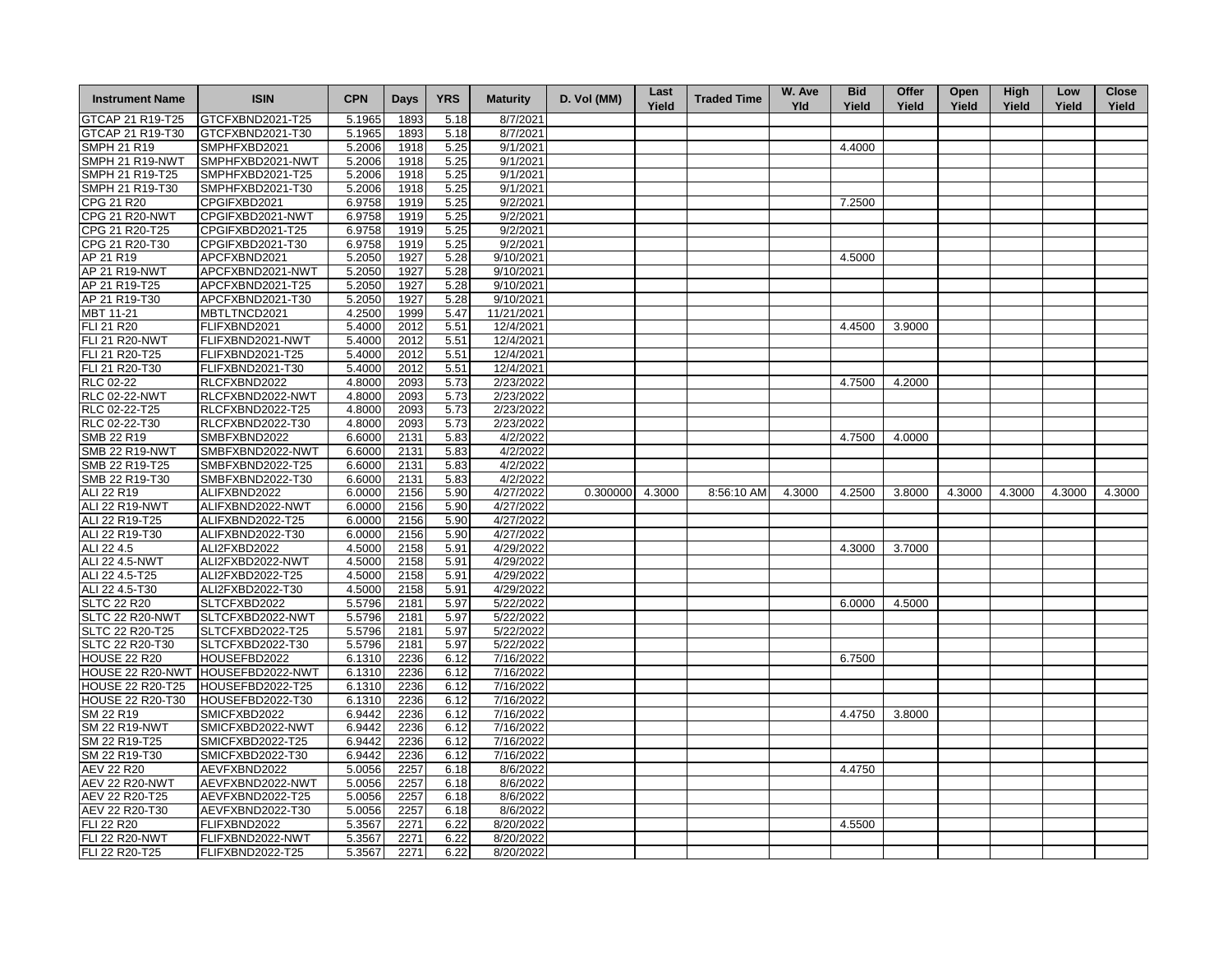| <b>Instrument Name</b> | <b>ISIN</b>      | <b>CPN</b> | <b>Days</b> | <b>YRS</b> | <b>Maturity</b> | D. Vol (MM)     | Last<br>Yield | <b>Traded Time</b> | W. Ave<br><b>Yld</b> | <b>Bid</b><br>Yield | Offer<br>Yield | Open<br>Yield | <b>High</b><br>Yield | Low<br>Yield | <b>Close</b><br>Yield |
|------------------------|------------------|------------|-------------|------------|-----------------|-----------------|---------------|--------------------|----------------------|---------------------|----------------|---------------|----------------------|--------------|-----------------------|
| FLI 22 R20-T30         | FLIFXBND2022-T30 | 5.3567     | 2271        | 6.22       | 8/20/2022       |                 |               |                    |                      |                     |                |               |                      |              |                       |
| <b>GTCAP 23 R20</b>    | GTCFXBND2023     | 5.0937     | 2462        | 6.74       | 2/27/2023       |                 |               |                    |                      | 6.0000              |                |               |                      |              |                       |
| GTCAP 23 R20-NWT       | GTCFXBND2023-NWT | 5.0937     | 2462        | 6.74       | 2/27/2023       |                 |               |                    |                      |                     |                |               |                      |              |                       |
| GTCAP 23 R20-T25       | GTCFXBND2023-T25 | 5.0937     | 2462        | 6.74       | 2/27/2023       |                 |               |                    |                      |                     |                |               |                      |              |                       |
| GTCAP 23 R20-T30       | GTCFXBND2023-T30 | 5.0937     | 2462        | 6.74       | 2/27/2023       |                 |               |                    |                      |                     |                |               |                      |              |                       |
| EDC 23 R19             | EDCFXBND2023     | 4.7312     | 2527        | 6.92       | 5/3/2023        |                 |               |                    |                      | 5.0000              |                |               |                      |              |                       |
| EDC 23 R19-NWT         | EDCFXBND2023-NWT | 4.7312     | 2527        | 6.92       | 5/3/2023        |                 |               |                    |                      |                     |                |               |                      |              |                       |
| EDC 23 R19-T25         | EDCFXBND2023-T25 | 4.7312     | 2527        | 6.92       | 5/3/2023        |                 |               |                    |                      |                     |                |               |                      |              |                       |
| EDC 23 R19-T30         | EDCFXBND2023-T30 | 4.7312     | 2527        | 6.92       | 5/3/2023        |                 |               |                    |                      |                     |                |               |                      |              |                       |
| GLO 23 R20             | GLOFXBND2023     | 5.2792     | 2602        | 7.12       | 7/17/2023       |                 |               |                    |                      | 4.4750              |                |               |                      |              |                       |
| <b>GLO 23 R20-NWT</b>  | GLOFXBND2023-NWT | 5.2792     | 2602        | 7.12       | 7/17/2023       |                 |               |                    |                      |                     |                |               |                      |              |                       |
| GLO 23 R20-T25         | GLOFXBND2023-T25 | 5.2792     | 2602        | 7.12       | 7/17/2023       |                 |               |                    |                      |                     |                |               |                      |              |                       |
| GLO 23 R20-T30         | GLOFXBND2023-T30 | 5.2792     | 2602        | 7.12       | 7/17/2023       |                 |               |                    |                      |                     |                |               |                      |              |                       |
| FLI 23 R20             | FLIFXBND2023     | 5.4333     | 2716        | 7.44       | 11/8/2023       |                 |               |                    |                      | 4.9500              |                |               |                      |              |                       |
| <b>FLI 23 R20-NWT</b>  | FLIFXBND2023-NWT | 5.4333     | 2716        | 7.44       | 11/8/2023       |                 |               |                    |                      |                     |                |               |                      |              |                       |
| FLI 23 R20-T25         | FLIFXBND2023-T25 | 5.4333     | 2716        | 7.44       | 11/8/2023       |                 |               |                    |                      |                     |                |               |                      |              |                       |
| FLI 23 R20-T30         | FLIFXBND2023-T30 | 5.4333     | 2716        | 7.44       | 11/8/2023       |                 |               |                    |                      |                     |                |               |                      |              |                       |
| AEV 23 R20             | AEVFXBND2023     | 4.6188     | 2729        | 7.47       | 11/21/2023      |                 |               |                    |                      | 4.5500              |                |               |                      |              |                       |
| <b>AEV 23 R20-NWT</b>  | AEVFXBND2023-NWT | 4.6188     | 2729        | 7.47       | 11/21/2023      |                 |               |                    |                      |                     |                |               |                      |              |                       |
| AEV 23 R20-T25         | AEVFXBND2023-T25 | 4.6188     | 2729        | 7.47       | 11/21/2023      |                 |               |                    |                      |                     |                |               |                      |              |                       |
| AEV 23 R20-T30         | AEVFXBND2023-T30 | 4.6188     | 2729        | 7.47       | 11/21/2023      |                 |               |                    |                      |                     |                |               |                      |              |                       |
|                        |                  |            |             |            |                 |                 |               |                    |                      |                     |                |               |                      |              |                       |
| FDC 24 R21             | FDCFXBND2024     | 6.1458     | 2793        | 7.65       | 1/24/2024       |                 |               |                    |                      | 5.1000              |                |               |                      |              |                       |
| FDC 24 R21-NWT         | FDCFXBND2024-NWT | 6.1458     | 2793        | 7.65       | 1/24/2024       |                 |               |                    |                      |                     |                |               |                      |              |                       |
| FDC 24 R21-T25         | FDCFXBND2024-T25 | 6.1458     | 2793        | 7.65       | 1/24/2024       |                 |               |                    |                      |                     |                |               |                      |              |                       |
| FDC 24 R21-T30         | FDCFXBND2024-T30 | 6.1458     | 2793        | 7.65       | 1/24/2024       |                 |               |                    |                      |                     |                |               |                      |              |                       |
| ALI 24 R20             | ALIFXBND2024     | 5.0000     | 2799        | 7.66       | 1/30/2024       | 0.200000 4.5250 |               | 10:23:42 AM        | 4.5250               | 4.5250              | 4.0000         | 4.5250        | 4.5250               | 4.5250       | 4.5250                |
| ALI 24 R20-NWT         | ALIFXBND2024-NWT | 5.0000     | 2799        | 7.66       | 1/30/2024       |                 |               |                    |                      |                     |                |               |                      |              |                       |
| ALI 24 R20-T25         | ALIFXBND2024-T25 | 5.0000     | 2799        | 7.66       | 1/30/2024       |                 |               |                    |                      |                     |                |               |                      |              |                       |
| ALI 24 R20-T30         | ALIFXBND2024-T30 | 5.0000     | 2799        | 7.66       | 1/30/2024       |                 |               |                    |                      |                     |                |               |                      |              |                       |
| <b>TEL 24 R21</b>      | TELFXBND2024     | 5.2813     | 2806        | 7.68       | 2/6/2024        |                 |               |                    |                      | 4.8500              |                |               |                      |              |                       |
| <b>TEL 24 R21-NWT</b>  | TELFXBND2024-NWT | 5.2813     | 2806        | 7.68       | 2/6/2024        |                 |               |                    |                      |                     |                |               |                      |              |                       |
| TEL 24 R21-T25         | TELFXBND2024-T25 | 5.2813     | 2806        | 7.68       | 2/6/2024        |                 |               |                    |                      |                     |                |               |                      |              |                       |
| TEL 24 R21-T30         | TELFXBND2024-T30 | 5.2813     | 2806        | 7.68       | 2/6/2024        |                 |               |                    |                      |                     |                |               |                      |              |                       |
| <b>JGS 24 R20</b>      | JGSFXBND2024     | 5.3000     | 2827        | 7.74       | 2/27/2024       |                 |               |                    |                      | 4.8000              |                |               |                      |              |                       |
| <b>JGS 24 R20-NWT</b>  | JGSFXBND2024-NWT | 5.3000     | 2827        | 7.74       | 2/27/2024       |                 |               |                    |                      |                     |                |               |                      |              |                       |
| JGS 24 R20-T25         | JGSFXBND2024-T25 | 5.3000     | 2827        | 7.74       | 2/27/2024       |                 |               |                    |                      |                     |                |               |                      |              |                       |
| JGS 24 R20-T30         | JGSFXBND2024-T30 | 5.3000     | 2827        | 7.74       | 2/27/2024       |                 |               |                    |                      |                     |                |               |                      |              |                       |
| <b>MNTC 24 R21</b>     | MNTCFXBD2024     | 5.5000     | 2860        | 7.83       | 3/31/2024       | 5.300000 4.8250 |               | 12:54:17 PM        | 4.8014               | 4.8200              |                | 4.8000        | 4.8250               | 4.8000       | 4.8250                |
| MNTC 24 R21-NWT        | MNTCFXBD2024-NWT | 5.5000     | 2860        | 7.83       | 3/31/2024       |                 |               |                    |                      |                     |                |               |                      |              |                       |
| MNTC 24 R21-T25        | MNTCFXBD2024-T25 | 5.5000     | 2860        | 7.83       | 3/31/2024       |                 |               |                    |                      |                     |                |               |                      |              |                       |
| MNTC 24 R21-T30        | MNTCFXBD2024-T30 | 5.5000     | 2860        | 7.83       | 3/31/2024       |                 |               |                    |                      |                     |                |               |                      |              |                       |
| SMB 24 R21             | SMBFXBND2024     | 6.0000     | 2862        | 7.84       | 4/2/2024        |                 |               |                    |                      | 5.2000              | 4.4000         |               |                      |              |                       |
| <b>SMB 24 R21-NWT</b>  | SMBFXBND2024-NWT | 6.0000     | 2862        | 7.84       | 4/2/2024        |                 |               |                    |                      |                     |                |               |                      |              |                       |
| SMB 24 R21-T25         | SMBFXBND2024-T25 | 6.0000     | 2862        | 7.84       | 4/2/2024        |                 |               |                    |                      |                     |                |               |                      |              |                       |
| SMB 24 R21-T30         | SMBFXBND2024-T30 | 6.0000     | 2862        | 7.84       | 4/2/2024        |                 |               |                    |                      |                     |                |               |                      |              |                       |
| SM 24 R21              | SMICFXBD2024     | 5.6125     | 2909        | 7.96       | 5/19/2024       |                 |               |                    |                      | 4.8750              |                |               |                      |              |                       |
| <b>SM 24 R21-NWT</b>   | SMICFXBD2024-NWT | 5.6125     | 2909        | 7.96       | 5/19/2024       |                 |               |                    |                      |                     |                |               |                      |              |                       |
| SM 24 R21-T25          | SMICFXBD2024-T25 | 5.6125     | 2909        | 7.96       | 5/19/2024       |                 |               |                    |                      |                     |                |               |                      |              |                       |
| SM 24 R21-T30          | SMICFXBD2024-T30 | 5.6125     | 2909        | 7.96       | 5/19/2024       |                 |               |                    |                      |                     |                |               |                      |              |                       |
| <b>GTCAP 24 R21</b>    | GTCFXBND2024     | 5.6250     | 2989        | 8.18       | 8/7/2024        |                 |               |                    |                      | 4.9000              |                |               |                      |              |                       |
| GTCAP 24 R21-NWT       | GTCFXBND2024-NWT | 5.6250     | 2989        | 8.18       | 8/7/2024        |                 |               |                    |                      |                     |                |               |                      |              |                       |
| GTCAP 24 R21-T25       | GTCFXBND2024-T25 | 5.6250     | 2989        | 8.18       | 8/7/2024        |                 |               |                    |                      |                     |                |               |                      |              |                       |
| GTCAP 24 R21-T30       | GTCFXBND2024-T30 | 5.6250     | 2989        | 8.18       | 8/7/2024        |                 |               |                    |                      |                     |                |               |                      |              |                       |
| <b>SMPH 24 R21</b>     | SMPHFXBD2024     | 5.7417     | 3014        | 8.25       | 9/1/2024        |                 |               |                    |                      | 5.3000              |                |               |                      |              |                       |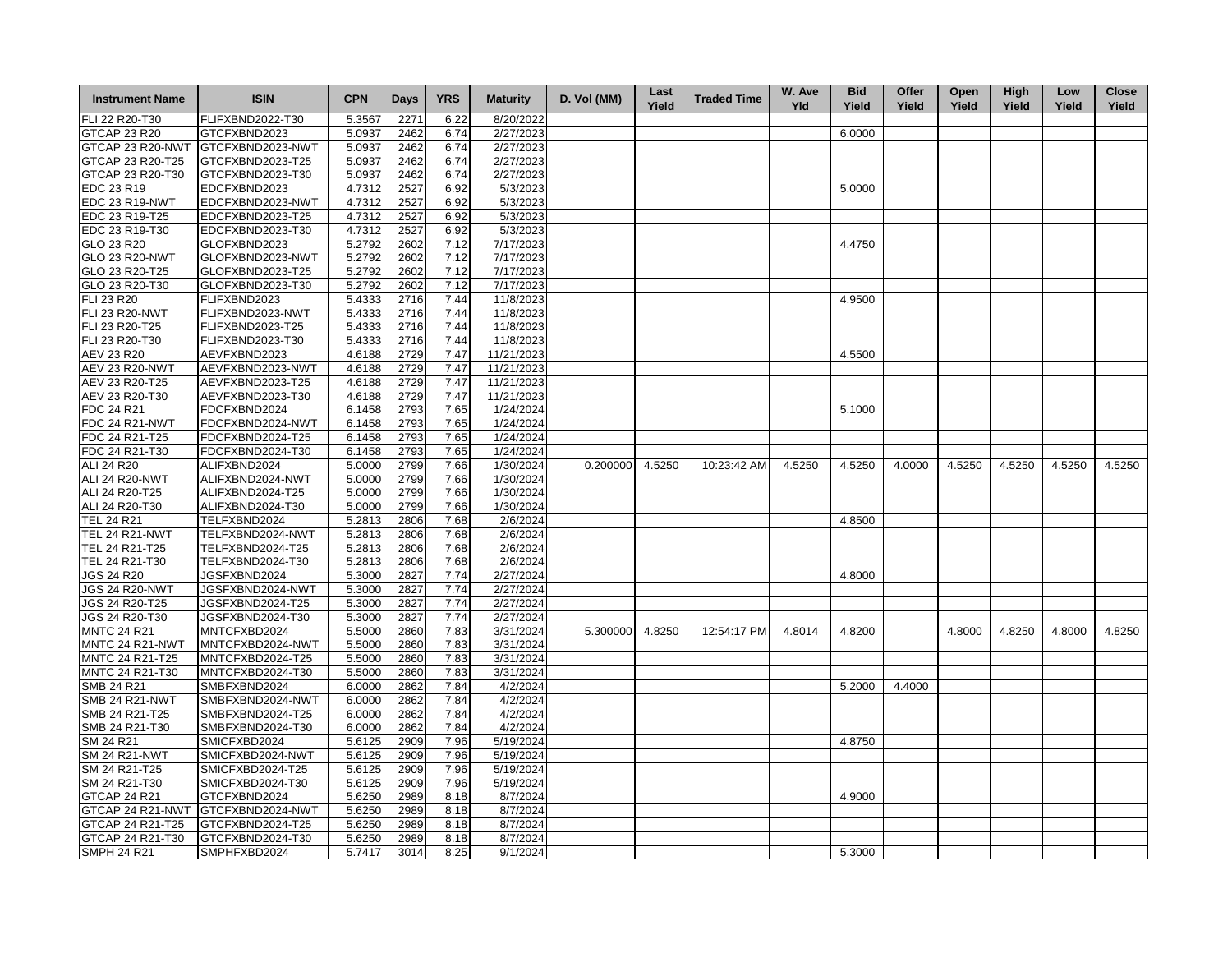| <b>Instrument Name</b>  | <b>ISIN</b>      | <b>CPN</b> | <b>Days</b> | <b>YRS</b> | <b>Maturity</b> | D. Vol (MM)     | Last<br>Yield | <b>Traded Time</b> | W. Ave<br>Yld | <b>Bid</b><br>Yield | Offer<br>Yield | Open<br>Yield | <b>High</b><br>Yield | Low<br>Yield | <b>Close</b><br>Yield |
|-------------------------|------------------|------------|-------------|------------|-----------------|-----------------|---------------|--------------------|---------------|---------------------|----------------|---------------|----------------------|--------------|-----------------------|
| SMPH 24 R21-NWT         | SMPHFXBD2024-NWT | 5.7417     | 3014        | 8.25       | 9/1/2024        |                 |               |                    |               |                     |                |               |                      |              |                       |
| SMPH 24 R21-T25         | SMPHFXBD2024-T25 | 5.7417     | 3014        | 8.25       | 9/1/2024        |                 |               |                    |               |                     |                |               |                      |              |                       |
| SMPH 24 R21-T30         | SMPHFXBD2024-T30 | 5.7417     | 3014        | 8.25       | 9/1/2024        |                 |               |                    |               |                     |                |               |                      |              |                       |
| FLI 24 R21              | FLIFXBND2024     | 5.6389     | 3108        | 8.51       | 12/4/2024       |                 |               |                    |               | 5.3500              |                |               |                      |              |                       |
| <b>FLI 24 R21-NWT</b>   | FLIFXBND2024-NWT | 5.6389     | 3108        | 8.51       | 12/4/2024       |                 |               |                    |               |                     |                |               |                      |              |                       |
| FLI 24 R21-T25          | FLIFXBND2024-T25 | 5.6389     | 3108        | 8.51       | 12/4/2024       |                 |               |                    |               |                     |                |               |                      |              |                       |
| FLI 24 R21-T30          | FLIFXBND2024-T30 | 5.6389     | 3108        | 8.51       | 12/4/2024       |                 |               |                    |               |                     |                |               |                      |              |                       |
| RLC 02-25               | RLCFXBND2025     | 4.9344     | 3189        | 8.73       | 2/23/2025       |                 |               |                    |               | 5.8000              |                |               |                      |              |                       |
| <b>RLC 02-25-NWT</b>    | RLCFXBND2025-NWT | 4.9344     | 3189        | 8.73       | 2/23/2025       |                 |               |                    |               |                     |                |               |                      |              |                       |
| RLC 02-25-T25           | RLCFXBND2025-T25 | 4.9344     | 3189        | 8.73       | 2/23/2025       |                 |               |                    |               |                     |                |               |                      |              |                       |
| RLC 02-25-T30           | RLCFXBND2025-T30 | 4.9344     | 3189        | 8.73       | 2/23/2025       |                 |               |                    |               |                     |                |               |                      |              |                       |
| ALI 25 R21              | ALIFXBND2025     | 5.6250     | 3250        | 8.90       | 4/25/2025       | 5.000000 4.6000 |               | 3:13:49 PM         | 4.6000        | 4.6250              |                | 4.6000        | 4.6000               | 4.6000       | 4.6000                |
| ALI 25 R21-NWT          | ALIFXBND2025-NWT | 5.6250     | 3250        | 8.90       | 4/25/2025       |                 |               |                    |               |                     |                |               |                      |              |                       |
| ALI 25 R21-T25          | ALIFXBND2025-T25 | 5.6250     | 3250        | 8.90       | 4/25/2025       |                 |               |                    |               |                     |                |               |                      |              |                       |
| ALI 25 R21-T30          | ALIFXBND2025-T30 | 5.6250     | 3250        | 8.90       | 4/25/2025       |                 |               |                    |               |                     |                |               |                      |              |                       |
| <b>SLTC 25 R22</b>      | SLTCFXBD2025     | 6.4872     | 3277        | 8.97       | 5/22/2025       |                 |               |                    |               | 6.5000              |                |               |                      |              |                       |
| SLTC 25 R22-NWT         | SLTCFXBD2025-NWT | 6.4872     | 3277        | 8.97       | 5/22/2025       |                 |               |                    |               |                     |                |               |                      |              |                       |
| SLTC 25 R22-T25         | SLTCFXBD2025-T25 | 6.4872     | 3277        | 8.97       | 5/22/2025       |                 |               |                    |               |                     |                |               |                      |              |                       |
| SLTC 25 R22-T30         | SLTCFXBD2025-T30 | 6.4872     | 3277        | 8.97       | 5/22/2025       |                 |               |                    |               |                     |                |               |                      |              |                       |
| <b>HOUSE 25 R22</b>     | HOUSEFBD2025     | 6.8666     | 3332        | 9.12       | 7/16/2025       |                 |               |                    |               | 7.1250              |                |               |                      |              |                       |
| HOUSE 25 R22-NWT        | HOUSEFBD2025-NWT | 6.8666     | 3332        | 9.12       | 7/16/2025       |                 |               |                    |               |                     |                |               |                      |              |                       |
| <b>HOUSE 25 R22-T25</b> | HOUSEFBD2025-T25 | 6.8666     | 3332        | 9.12       | 7/16/2025       |                 |               |                    |               |                     |                |               |                      |              |                       |
| <b>HOUSE 25 R22-T30</b> | HOUSEFBD2025-T30 | 6.8666     | 3332        | 9.12       | 7/16/2025       |                 |               |                    |               |                     |                |               |                      |              |                       |
| FLI 25 R22              | FLIFXBND2025     | 5.7139     | 3367        | 9.22       | 8/20/2025       |                 |               |                    |               | 5.2500              |                |               |                      |              |                       |
| <b>FLI 25 R22-NWT</b>   | FLIFXBND2025-NWT | 5.7139     | 3367        | 9.22       | 8/20/2025       |                 |               |                    |               |                     |                |               |                      |              |                       |
| FLI 25 R22-T25          | FLIFXBND2025-T25 | 5.7139     | 3367        | 9.22       | 8/20/2025       |                 |               |                    |               |                     |                |               |                      |              |                       |
| FLI 25 R22-T30          | FLIFXBND2025-T30 | 5.7139     | 3367        | 9.22       | 8/20/2025       |                 |               |                    |               |                     |                |               |                      |              |                       |
| ALI 25 R22              | ALI2FXBD2025     | 4.7500     | 3433        | 9.40       | 10/25/2025      | 3.500000 4.5700 |               | 10:47:55 AM        | 4.5700        | 4.6250              |                | 4.5700        | 4.5700               | 4.5700       | 4.5700                |
| <b>ALI 25 R22-NWT</b>   | ALI2FXBD2025-NWT | 4.7500     | 3433        | 9.40       | 10/25/2025      |                 |               |                    |               |                     |                |               |                      |              |                       |
| ALI 25 R22-T25          | ALI2FXBD2025-T25 | 4.7500     | 3433        | 9.40       | 10/25/2025      |                 |               |                    |               |                     |                |               |                      |              |                       |
| ALI 25 R22-T30          | ALI2FXBD2025-T30 | 4.7500     | 3433        | 9.40       | 10/25/2025      |                 |               |                    |               |                     |                |               |                      |              |                       |
| <b>SMPH 25 R23</b>      | SMPHFXBD2025     | 4.7990     | 3464        | 9.48       | 11/25/2025      |                 |               |                    |               | 4.7500              |                |               |                      |              |                       |
| SMPH 25 R23-NWT         | SMPHFXBD2025-NWT | 4.7990     | 3464        | 9.48       | 11/25/2025      |                 |               |                    |               |                     |                |               |                      |              |                       |
| SMPH 25 R23-T25         | SMPHFXBD2025-T25 | 4.7990     | 3464        | 9.48       | 11/25/2025      |                 |               |                    |               |                     |                |               |                      |              |                       |
| SMPH 25 R23-T30         | SMPHFXBD2025-T30 | 4.7990     | 3464        | 9.48       | 11/25/2025      |                 |               |                    |               |                     |                |               |                      |              |                       |
| <b>MER 25 R20</b>       | MERFXBND2025     | 4.8750     | 3481        | 9.53       | 12/12/2025      |                 |               |                    |               | 4.7250              |                |               |                      |              |                       |
| <b>MER 25 R20-NWT</b>   | MERFXBND2025-NWT | 4.8750     | 3481        | 9.53       | 12/12/2025      |                 |               |                    |               |                     |                |               |                      |              |                       |
| MER 25 R20-T25          | MERFXBND2025-T25 | 4.8750     | 3481        | 9.53       | 12/12/2025      |                 |               |                    |               |                     |                |               |                      |              |                       |
| MER 25 R20-T30          | MERFXBND2025-T30 | 4.8750     | 3481        | 9.53       | 12/12/2025      |                 |               |                    |               |                     |                |               |                      |              |                       |
| ALI 26 R23              | ALIFXBND2026     | 4.8500     | 3582        | 9.81       | 3/23/2026       | 2.380000        | 4.4750        | 3:47:27 PM         | 4.5219        | 4.7250              |                | 4.7000        | 4.7000               | 4.4750       | 4.4750                |
| <b>ALI 26 R23-NWT</b>   | ALIFXBND2026-NWT | 4.8500     | 3582        | 9.81       | 3/23/2026       |                 |               |                    |               |                     |                |               |                      |              |                       |
| ALI 26 R23-T25          | ALIFXBND2026-T25 | 4.8500     | 3582        | 9.81       | 3/23/2026       |                 |               |                    |               |                     |                |               |                      |              |                       |
| ALI 26 R23-T30          | ALIFXBND2026-T30 | 4.8500     | 3582        | 9.81       | 3/23/2026       |                 |               |                    |               |                     |                |               |                      |              |                       |
| AP 26 R21               | APCFXBND2026     | 6.1000     | 3753        | 10.28      | 9/10/2026       |                 |               |                    |               | 4.8750              |                |               |                      |              |                       |
| AP 26 R21-NWT           | APCFXBND2026-NWT | 6.1000     | 3753        | 10.28      | 9/10/2026       |                 |               |                    |               |                     |                |               |                      |              |                       |
| AP 26 R21-T25           | APCFXBND2026-T25 | 6.1000     | 3753        | 10.28      | 9/10/2026       |                 |               |                    |               |                     |                |               |                      |              |                       |
| AP 26 R21-T30           | APCFXBND2026-T30 | 6.1000     | 3753        | 10.28      | 9/10/2026       |                 |               |                    |               |                     |                |               |                      |              |                       |
| AC 27 R22               | ACFXBOND2027     | 6.8750     | 3996        | 10.94      | 5/11/2027       |                 |               |                    |               | 4.8750              | 4.5000         |               |                      |              |                       |
| <b>AC 27 R22-NWT</b>    | ACFXBOND2027-NWT | 6.8750     | 3996        | 10.94      | 5/11/2027       |                 |               |                    |               |                     |                |               |                      |              |                       |
| AC 27 R22-T25           | ACFXBOND2027-T25 | 6.8750     | 3996        | 10.94      | 5/11/2027       |                 |               |                    |               |                     |                |               |                      |              |                       |
| AC 27 R22-T30           | ACFXBOND2027-T30 | 6.8750     | 3996        | 10.94      | 5/11/2027       |                 |               |                    |               |                     |                |               |                      |              |                       |
| <b>AEV 27 R22</b>       | AEVFXBND2027     | 6.0169     | 4083        | 11.18      | 8/6/2027        |                 |               |                    |               | 4.8750              |                |               |                      |              |                       |
| <b>AEV 27 R22-NWT</b>   | AEVFXBND2027-NWT | 6.0169     | 4083        | 11.18      | 8/6/2027        |                 |               |                    |               |                     |                |               |                      |              |                       |
| AEV 27 R22-T25          | AEVFXBND2027-T25 | 6.0169     | 4083        | 11.18      | 8/6/2027        |                 |               |                    |               |                     |                |               |                      |              |                       |